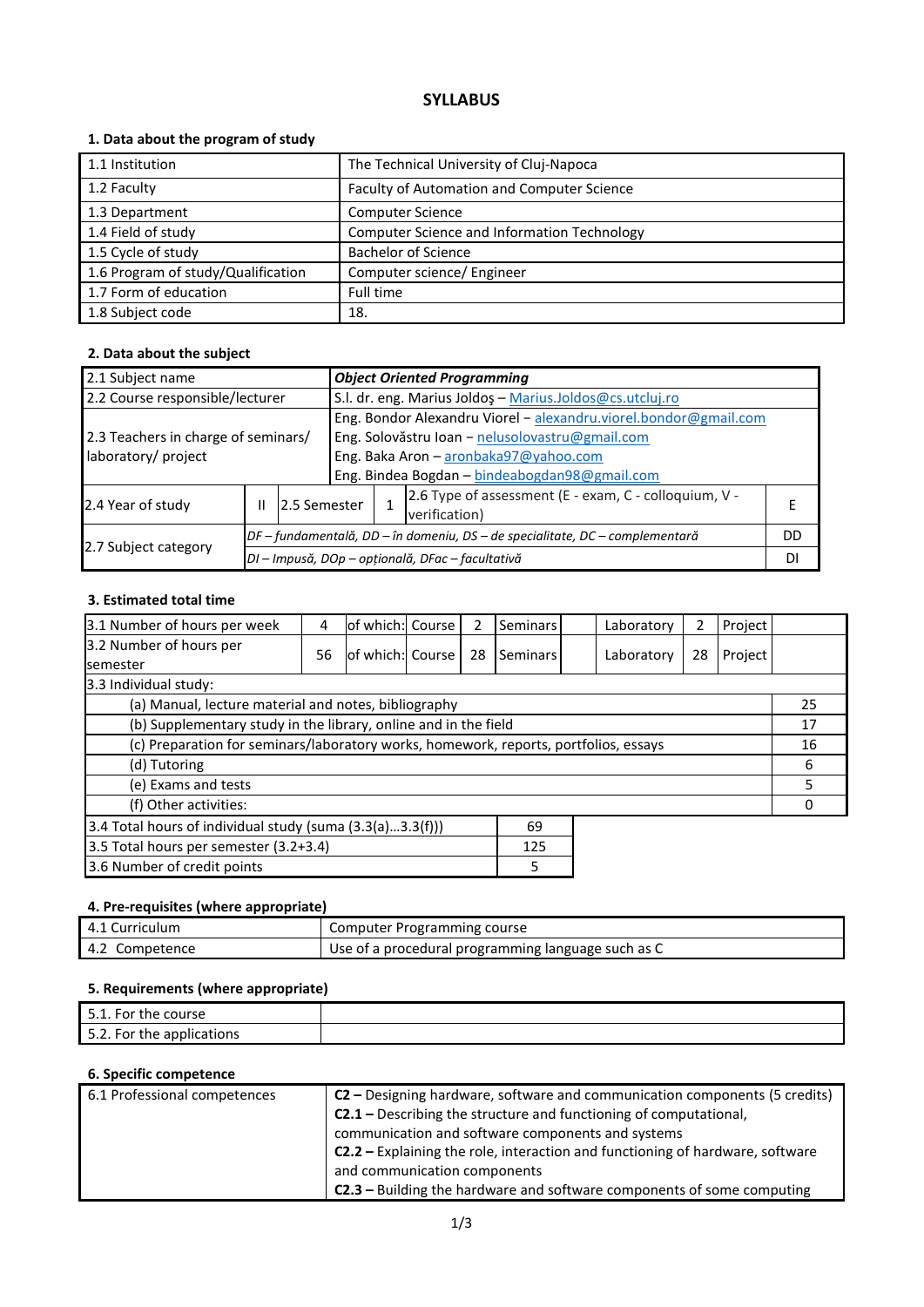|                       | systems using algorithms, design methods, protocols, languages, data<br>structures, and technologies<br><b>C2.4 - Metric based evaluation of functional and non-functional characteristics</b><br>of computing systems<br><b>C2.5</b> - Implementation of hardware, software and communication components |
|-----------------------|-----------------------------------------------------------------------------------------------------------------------------------------------------------------------------------------------------------------------------------------------------------------------------------------------------------|
| 6.2 Cross competences | N/A                                                                                                                                                                                                                                                                                                       |

#### **7. Discipline objective (as results from the** *key competences gained***)**

| 7.1 General objective   | To learn a rigorous treatment of object-oriented concepts using Java as an<br>example language                                                                                                                                                                                                                                                                                                                                                                                                                                                                                                                                                             |
|-------------------------|------------------------------------------------------------------------------------------------------------------------------------------------------------------------------------------------------------------------------------------------------------------------------------------------------------------------------------------------------------------------------------------------------------------------------------------------------------------------------------------------------------------------------------------------------------------------------------------------------------------------------------------------------------|
| 7.2 Specific objectives | to prepare object-oriented design for small/medium scale problems<br>to demonstrate the differences between traditional imperative design and<br>٠<br>object-oriented design<br>to explain class structures as fundamental, modular building blocks<br>٠<br>to understand the role of inheritance, polymorphism, dynamic binding and<br>٠<br>generic structures in building reusable code<br>to write small/medium scale Java programs with simple graphical user<br>٠<br>interface<br>to use classes written by other programmers when constructing their<br>٠<br>systems<br>to be able to design and build simple Graphical User Interfaces (GUI)s.<br>٠ |

### **8. Contents**

| 8.1 Lectures                                          | <b>Hours</b>   | Teaching methods    | <b>Notes</b>  |
|-------------------------------------------------------|----------------|---------------------|---------------|
| Concepts and paradigms in OOP. On to Java             | 2              |                     |               |
| Control structures in Java.                           | 2              |                     |               |
| Classes and Objects. Arrays                           | 2              |                     |               |
| Packages. Inheritance and polymorphism.               | 2              |                     |               |
| Java Interfaces. OO Application Development           | 2              |                     |               |
| UML Object and Class Diagrams. Assertions.            | 2              |                     |               |
| Testing. Debugging. Java Errors and Exceptions        | 2              |                     |               |
| Java Collections. Generic Programming.                | $\mathfrak{p}$ | Lectures, demos and | Uses a video- |
| Introduction to Java I/O                              | 2              | discussions         | projector     |
| Event handling in Java. Introduction to Java Graphics | 2              |                     |               |
| Graphical User Interfaces (I)                         | $\mathfrak{p}$ |                     |               |
| Introduction to Threads                               | $\mathfrak{p}$ |                     |               |
| Graphical User Interfaces (II)                        | 2              |                     |               |
| Review                                                | 2              |                     |               |

Bibliography

1. Bruce Eckel, Thinking in Java, Third Edition, Prentice Hall PTR, 2002 (downloadable for free from the Web).

2. Paul & Harvey Deitel, Java. How to Program (Early Objects), Tenth Edition, Prentice Hall, 2015

3. David J. Barnes & Michael Kölling, Objects First with Java. A Practical Introduction using BlueJ, Fifth Edition, Prentice Hall / Pearson Education, 2012

4. Oracle Java Tutorials (freely downloadable from the Web)

5. Schmuller Joseph, SAMS teach yourself UML in 24 hours, 2004

| 8.2 Applications - Seminars/Laboratory/Project | Hours         | Teaching methods       | <b>Notes</b>            |
|------------------------------------------------|---------------|------------------------|-------------------------|
| Using BlueJ IDE                                |               |                        |                         |
| Primitive Types and Simple IO in Java          |               |                        |                         |
| Variables and Expressions in Java              |               |                        | PCs equipped            |
| Flow Control and Simple Classes in Java        |               | Tutoring, discussions, | with Java               |
| Classes, Objects and Arrays                    |               | and assisted program   | SDK and IDEs<br>(BlueJ, |
| Java Inheritance                               | $\mathcal{P}$ | development            | Eclipse,                |
| Java Interfaces                                |               |                        | Netbeans)               |
| Laboratory test 1                              |               |                        |                         |
| Java Exception Handling.                       |               |                        |                         |